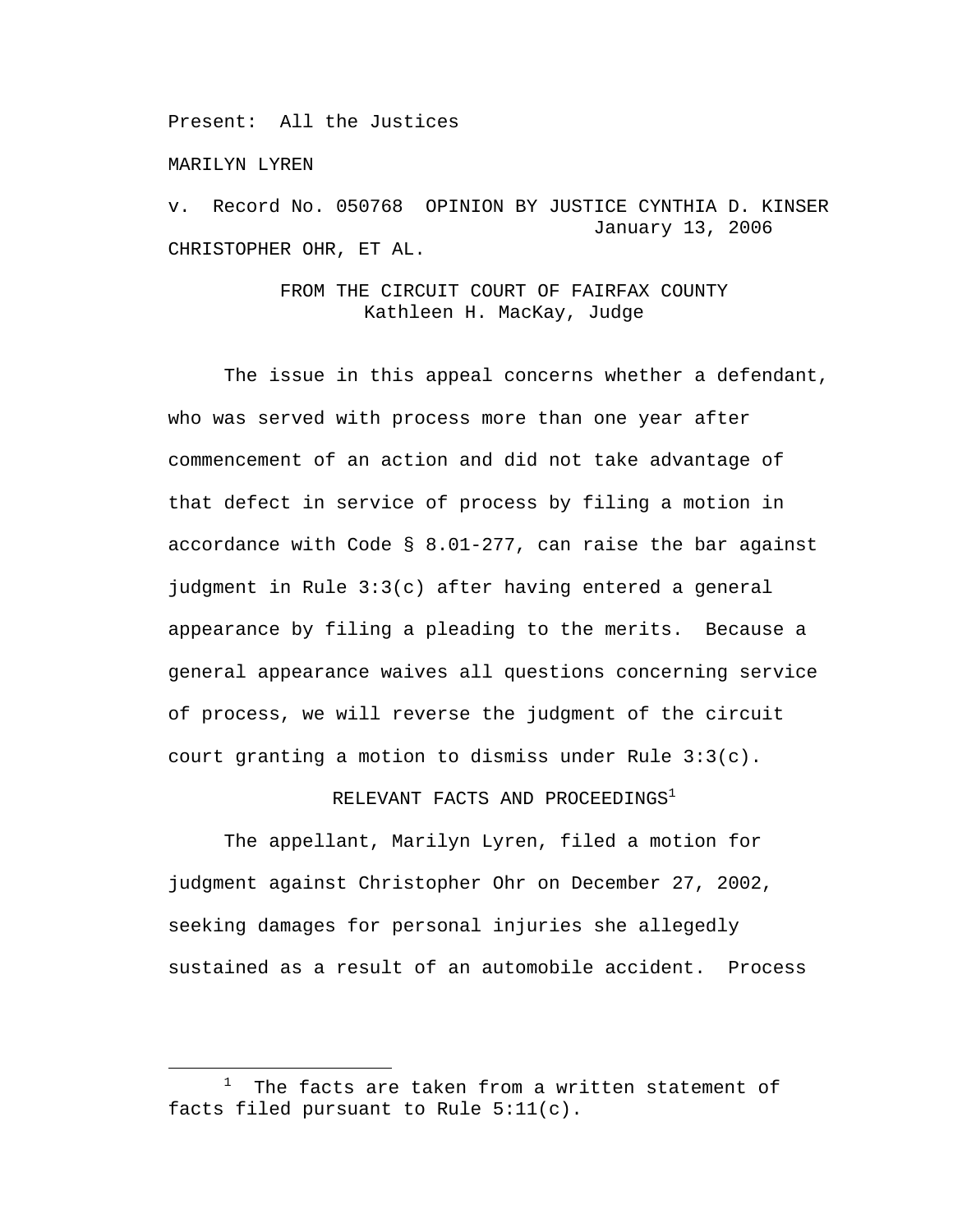was not issued until December 2003. Ohr filed an "Answer and Grounds of Defense" on January 14, 2004.

Before filing his grounds of defense, Ohr's attorney contacted Lyren's attorney to confirm that proper service of process had been made upon Ohr. On several occasions between January 2004 and August 28, 2004, Lyren's attorney represented to Ohr's attorney that Ohr had been timely and properly served in person with the motion for judgment and that either a proof of service or an affidavit of service had been filed with the circuit court. However, no proof of service or affidavit of service was filed in the circuit court until August 25, 2004, in response to Ohr's motion to quash service of process, which he filed on August 6, 2004. At that time, Lyren filed an affidavit from a private process server stating that he had served Ohr personally at Ohr's home sometime before December 25, 2003 (he could not remember the exact date), and that he had filed the proof of service in the circuit court clerk's office during the first week of January 2004. The circuit court denied Ohr's motion to quash service of process.

Ohr subsequently filed a motion to dismiss the case with prejudice under the provisions of Rule  $3:3(c)$ . He asserted that a judgment could not be entered against him because he had been served with process more than one year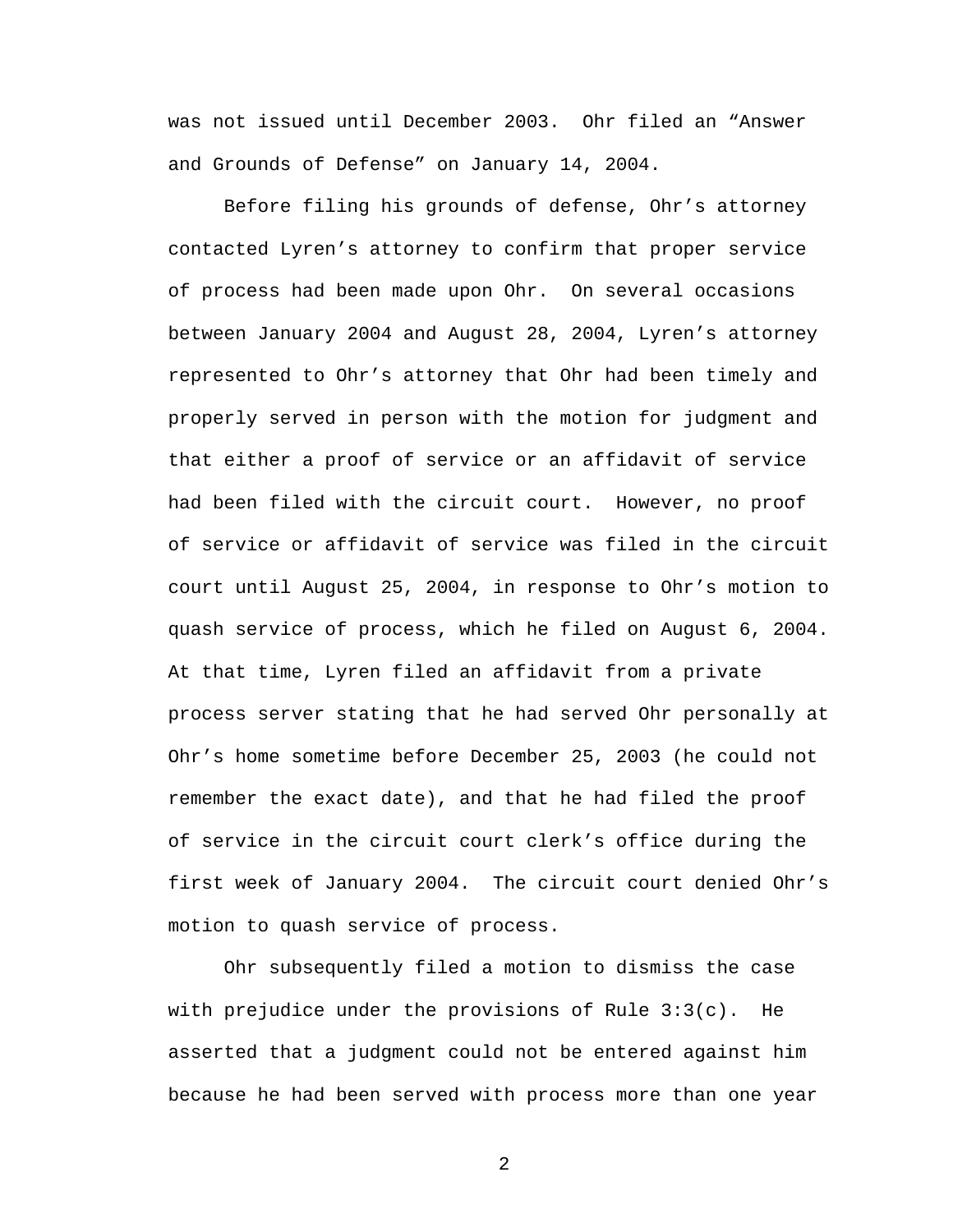after commencement of the action. $^2$  After hearing testimony from the private process server and Ohr, the circuit court found that service of process on Ohr occurred on January 7, 2004, more than one year after commencement of this action, and that Lyren presented no evidence that she had exercised due diligence in attempting to serve Ohr on or before December 27, 2003. Thus, the circuit court granted Ohr's motion and dismissed the case with prejudice pursuant to the provisions of Rule 3:3(c). Lyren appeals from the circuit court's judgment.

## ANALYSIS

The sole issue on appeal is whether the circuit court erred in granting Ohr's motion to dismiss under Rule  $3:3(c)$ . In relevant part, subsection (c) of Rule 3:3 states:

No judgment shall be entered against a defendant who was served with process more than one year after the commencement of the action against him unless the court finds as a fact that the plaintiff exercised due diligence to have timely service on him.

 $\overline{\phantom{a}}$  Pursuant to Code § 38.2-2206, Lyren served the motion for judgment on Assurance Company of America, and Assurance filed a "Response" on January 21, 2004. In that response, Assurance questioned whether Ohr had been served with process within one year of the commencement of the action and asserted that a judgment therefore could not be entered against Ohr under the provisions of Rule 3:3(c).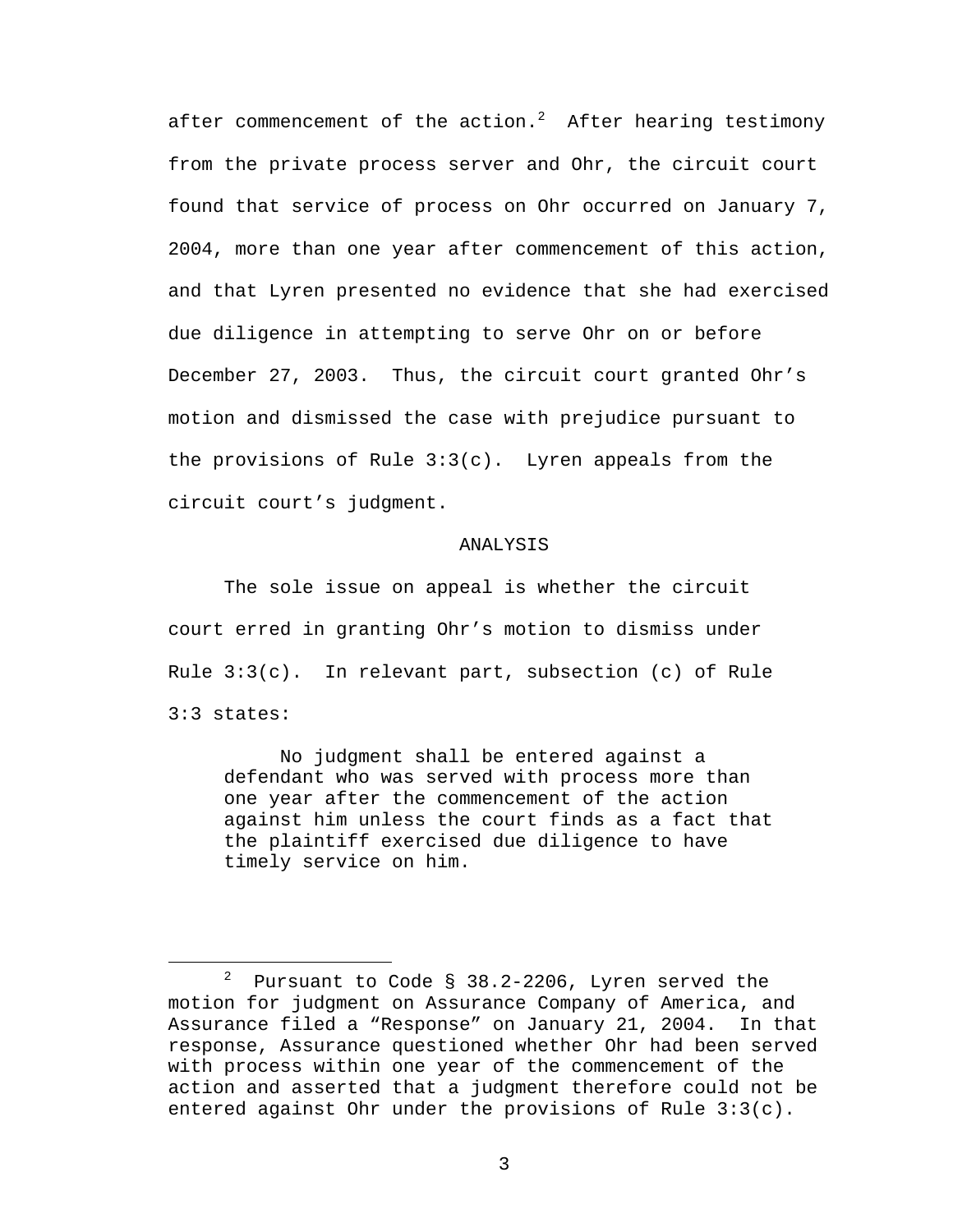Lyren argues that Ohr's filing a pleading to the merits constituted a general appearance and thus waived any defect in service of process. Citing the provisions of Code § 8.01-277, Lyren contends that, in order to challenge the defect in the service of process in this case, namely her failure to serve Ohr with process within one year of commencement of the action, Ohr would have been required to raise the issue in a motion filed prior to or simultaneously with his answer and grounds of defense.

Ohr counters that the circuit court properly dismissed this action with prejudice under Rule 3:3(c) because Ohr was served with process more than one year after commencement of the action. Continuing, Ohr argues that the fact he entered an appearance in the case by filing an answer and grounds of defense did not waive his right to rely on the provisions of Rule  $3:3(c)$ . According to Ohr, Code § 8.01-277 directs the manner and time for raising defects in the issuance, service, or return of process; whereas, Rule  $3:3(c)$ provides the specific consequence for failing to serve process within one year of commencing an action. Thus, Ohr argues that the provisions of Code § 8.01- 277 do not impact a defendant's right to assert the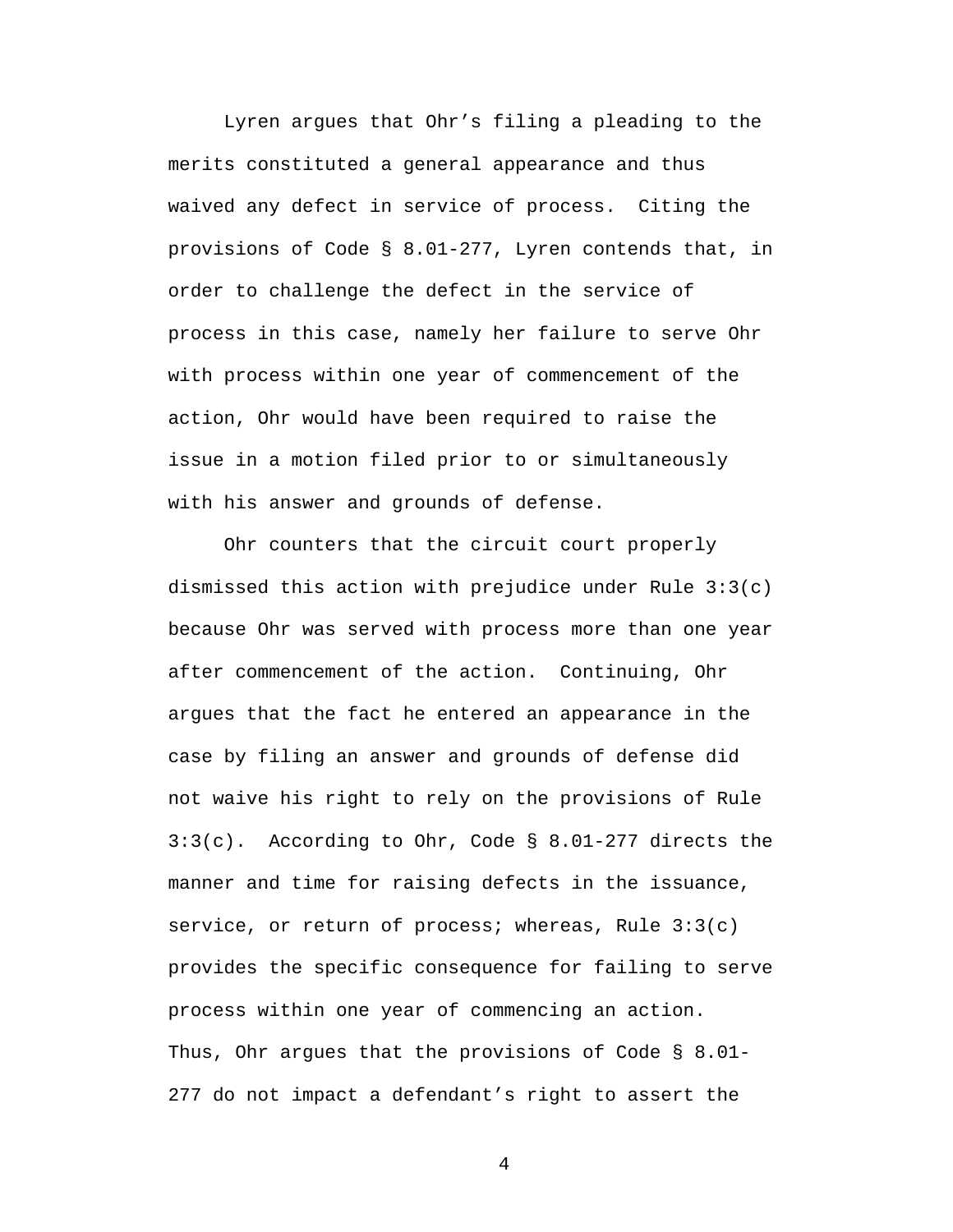bar against judgment provided in Rule 3:3(c) when service of process is accomplished more than one year after commencement of an action.

An appearance for any other purpose than questioning the jurisdiction of the court—because there was no service of process, or the process was defective, or the service thereof was defective, or the action was commenced in the wrong county, or the like—is general and not special, although accompanied by the claim that the appearance is only special.

Norfolk & Ocean View Ry. Co. v. Consolidated Tpk. Co., 111 Va. 131, 136, 68 S.E. 346, 348 (1910); accord Gilpin v. Joyce, 257 Va. 579, 581, 515 S.E.2d 124, 125 (1999). There is no question that Ohr entered a general appearance in this case when he filed an answer and grounds of defense. See Kiser v. Amalgamated Clothing Workers of Am., 169 Va. 574, 591, 194 S.E. 727, 734 (1938) (pleading the general issue constitutes a general appearance); Maryland Cas. Co. v. Clintwood Bank, Inc., 155 Va. 181, 186, 154 S.E. 492, 494 (1930) (any action by a defendant, except an objection to jurisdiction, recognizing a case as in court amounts to a general appearance). A general appearance "'is a waiver of process, equivalent to personal service of process, and confers jurisdiction of the person on the court.'" Gilpin, 257 Va. at 581, 515 S.E.2d at 125 (quoting Nixon v. Rowland, 192 Va. 47, 50, 63 S.E.2d 757, 759 (1951)).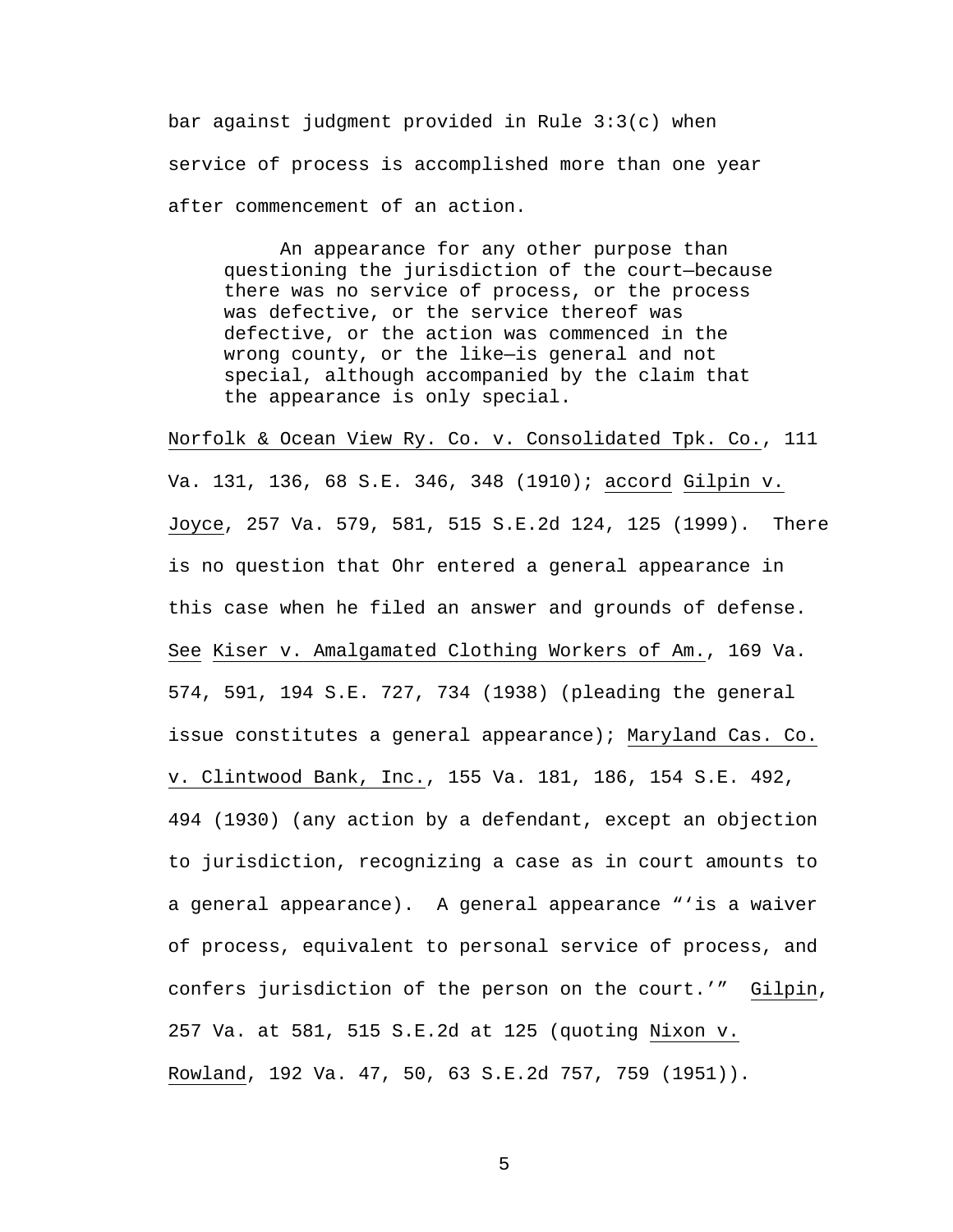The question here is whether Ohr, having made a general appearance without challenging service of process made more than one year after commencement of the action in a motion filed either prior to or simultaneously with his pleading to the merits, can still invoke the bar against judgment under Rule 3:3(c). To answer this question, we must address the interplay between Rule 3:3(c) and Code § 8.01-277. That statute states:

A person, upon whom process to answer any action has been served, may take advantage of any defect in the issuance, service or return thereof by a motion to quash filed prior to or simultaneously with the filing of any pleading to the merits.

Code § 8.01-277.

 In Gilpin, we concluded that both Code § 8.01-277 and Rule  $3:3(c)$ , by their express terms, apply only when process has actually been served on a defendant. 257 Va. at 582, 515 S.E.2d at 126. Such was not the situation in that case. There, the defendant's general appearance was entirely voluntary because he had never been served with a notice of motion for judgment. Id. at 581, 515 S.E.2d at 125. Thus, we held Code § 8.01-277 did "not permit [the defendant] to simultaneously make a general appearance and assert the protection of the bar provided in Rule 3:3 because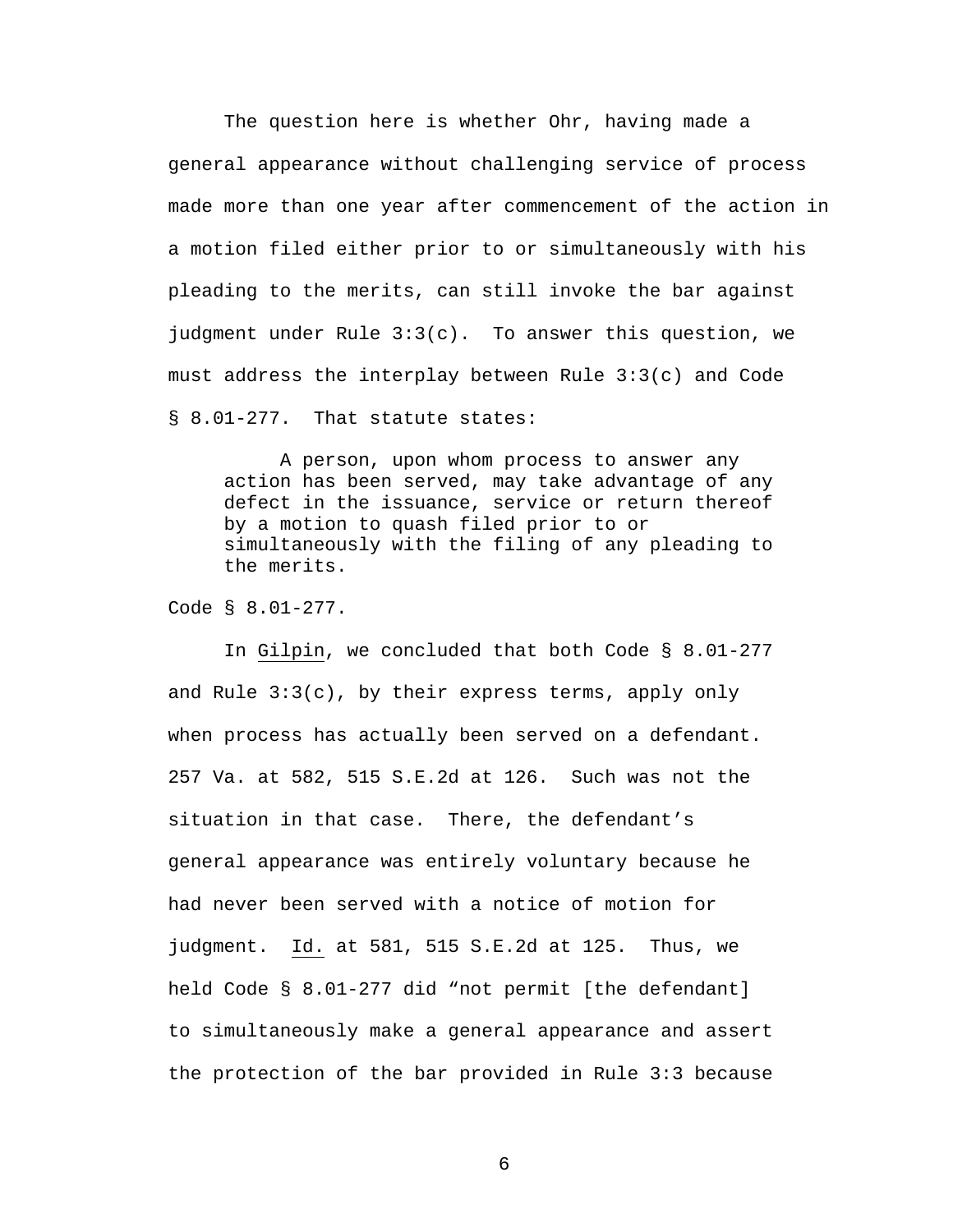he was not served with process." Id. at 582, 515 S.E.2d at 126.

 Here, Ohr was served with process; therefore, his general appearance, unlike that of the defendant in Gilpin, was not voluntary. Instead he was "under a compulsion to make an appearance or suffer a default judgment." Id. That distinction, however, does not entitle Ohr to raise a defect in service of process after he entered his general appearance. Under the provisions of Code § 8.01-277, Ohr, having been served with process, was required to assert any defect in service of process by a motion "filed prior to or simultaneously with the filing of any pleading to the merits." Code § 8.01-277. Lyren's service of process upon Ohr more than one year after commencement of this action constituted a defect in service of process. Thus, when Ohr failed to take advantage of that defect in a motion filed prior to or simultaneously with his pleading to the merits, he waived all defects in the issuance, service, or return of process. See Moore v. Green, 90 Va. 181, 184, 17 S.E. 872, 873 (1893) ("[A] general appearance waives all question of the service of process.")